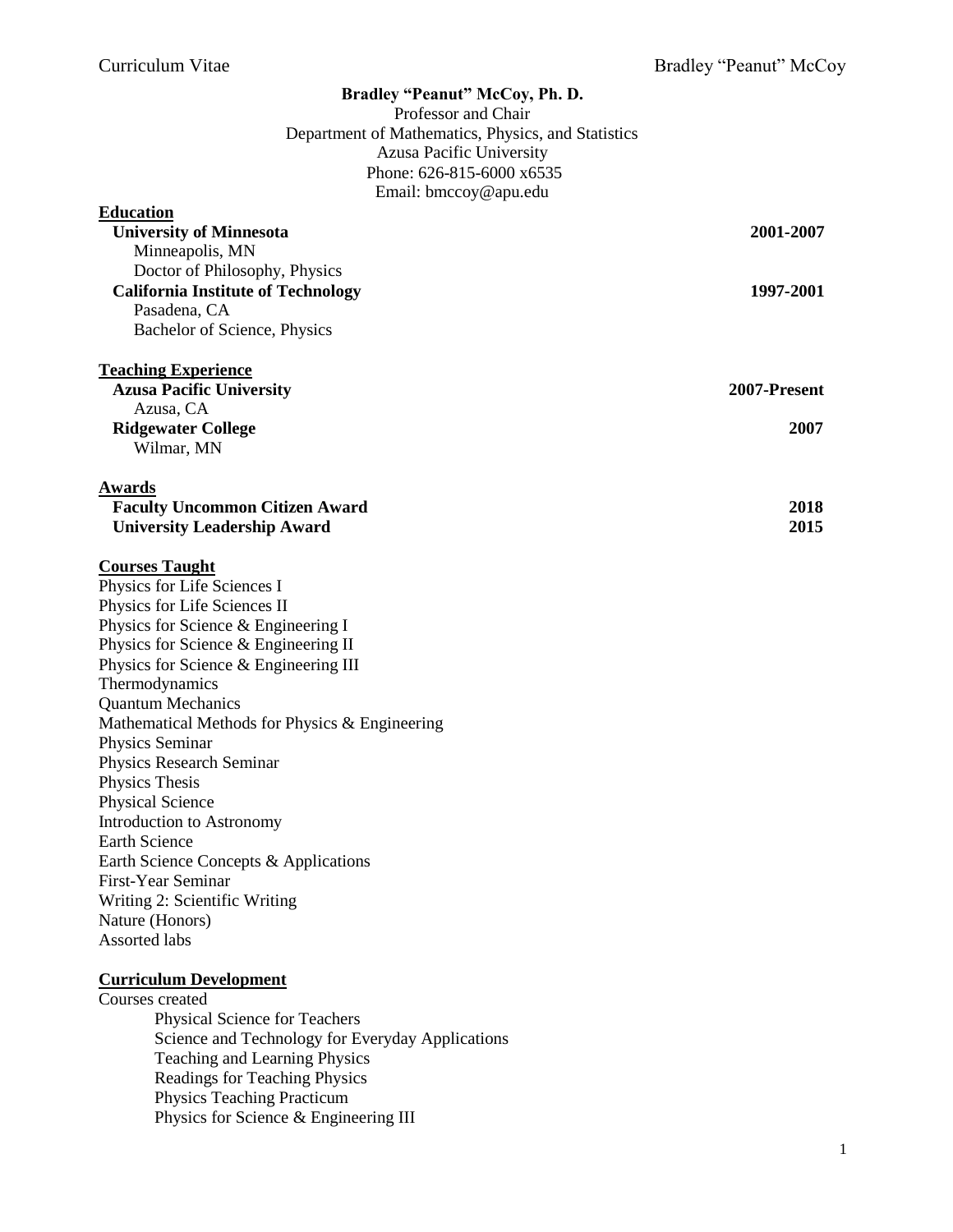Physics Research Seminar Physics Thesis Quantum Mechanics Writing 2: Scientific Writing Lab manuals written Earth Science Physics for Difference Makers Physics for Life Sciences I & II (for face-to-face and online) Physics for Science & Engineering I & II (for face-to-face and online) Honors Nature

## **Committees & Service**

General Education Council (2009-2018, chair 2011-2014) Interim Director of General Education (2014-2015) General Education Curriculum Committee (chair 2015-2018) General Education Assessment Committee (chair 2010-2011) General Education Curriculum Design Committee (2014-2015) Writing Committee (2014-2015) Undergraduate Writing Program Advisory Board (2015-present) Writing Across the Curriculum Committee (2015-2018) Writing Program Special Assistant (January 2017–May 2018) General Education-Student Life Task Force (2013-2015) General Education-School of Theology Task Force (2014-2015) General Education-Diversity Task Force (2014-2015) Undergraduate Studies Council (2014-2015) American Association of Physics Teachers, Southern California Section (Vice-president for Universities 2014-2017, Section Representative 2018-2020) American Association of Physics Teachers, History & Philosophy Committee (2017-2020) Department Chair, Department of Mathematics, Physics, and Statistics (2019-present)

## **Grants**

Pilot Study for the Effectiveness of Learning Assistants on Student Engagement B. K. McCoy, E. Roth, T. Allbaugh, S. McCathern, M. Saleh, K. Huang APU President's Scholarship Enhancement Grant \$30,000 (2021)

STEM Excellence Learning (STEMEL) Community Scholars H.-J. Yeh (PI) and B. K. McCoy (co-PI) National Science Foundation \$650,000 (2021-2026)

# **Publications**

Color-coded Algebra B. K. McCoy, The Physics Teacher, **59**, 206 (2021)

Effects of Faith Integration Activities on Students' Epistemologies in Introductory Physics Classes B. K. McCoy, Christian Higher Education, **19**¸1-15, (2020)

Good Problems Within and Across Disciplines D. Reinholz, T. Slominski, T. French, S. Pazicni, C. Rasmussen, and B. McCoy, Journal of Research in STEM Education, **4** (1), 37-53 (2018)

Liquid Crystal Mesophases Beyond Commensurate Four-layer Periodicty C. C. Huang, Shun Wang, LiDong Pan, Z. Q. Liu, B. K. McCoy, Yuji Sasaki, Kenji Ema, P. Barois & Ron Pindak, Liquid Crystal Reviews, **3** (1), 58-78 (2015)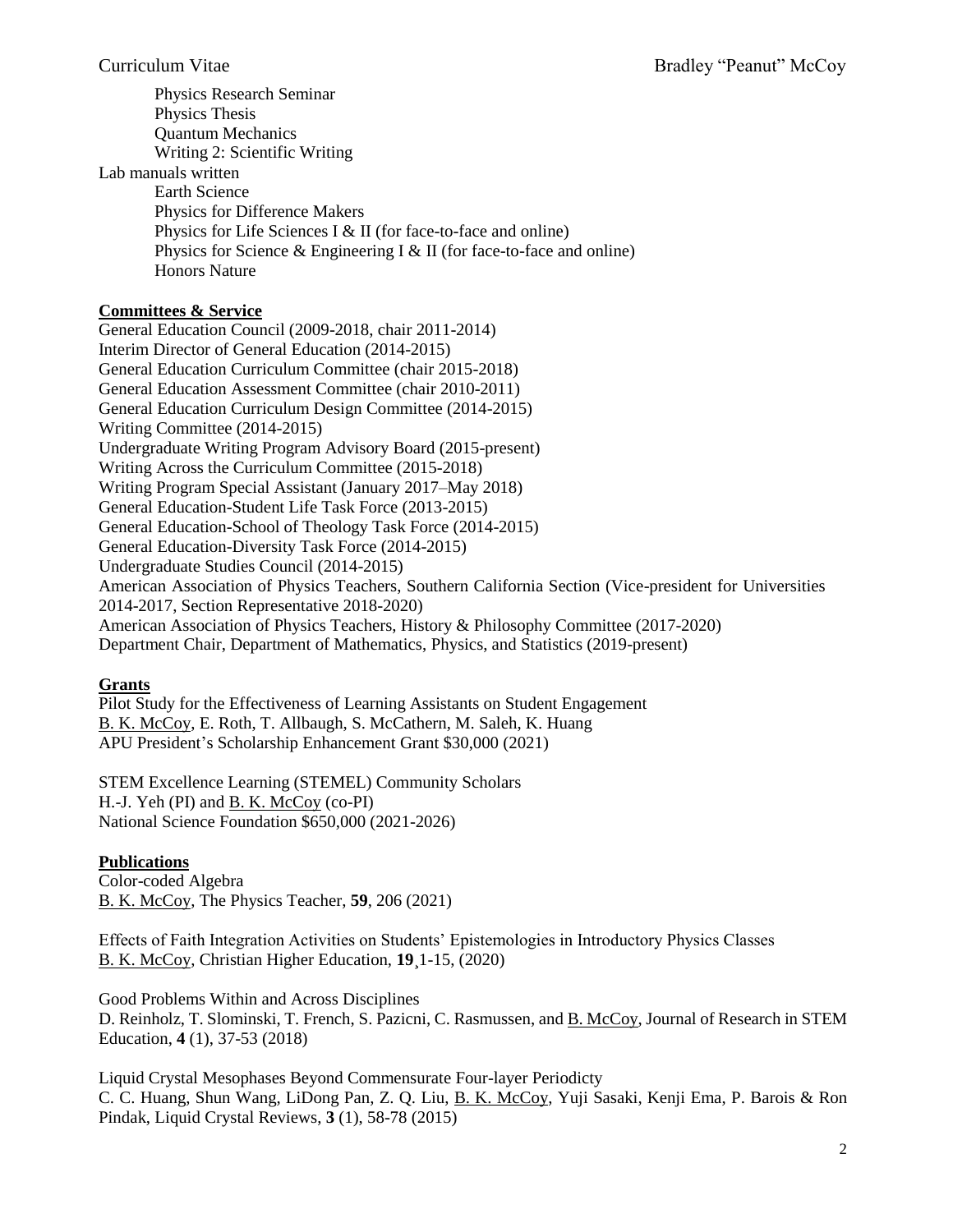Developing a program-level faith integration curriculum: A case study from physics B. K. McCoy, Christian Higher Education, **13** (5), 340-351 (2014)

Spontaneous and field-induced mesomorphism of a silyl-terminated bent-core liquid crystal as determined from second-harmonic generation and resonant x-ray scattering C. Folcia, J. Orgega, J. Etxebarria, S. Rodriguez-Conde, G. Sanz-Enguita, K. Geese, C. Tschierske, V. Ponsinet, P. Barois, R. Pindak, Lidong Pan, Z. Q. Liu, B. K. McCoy, and C. C. Huang, Soft Matter, **10**, 196-205 (2013)

Resonant x-ray diffraction study of an unusually large phase coexistence in smectic liquid-crystal films LiDong Pan, P. Barois, R. Pindak, Z. Q. Liu, B. K. McCoy, and C. C. Huang, Phys. Rev. Lett. **108**, 037801 (2012)

Effect of enantiomeric excess on the phase behavior of antiferroelectric liquid crystals LiDong Pan, B. K. McCoy, Shun Wang, Z. Q. Liu, S. T. Wang, R. Pindak, and C. C. Huang, Phys. Rev. E **83**, 069906 (2011)

Surface and Bulk Uniaxial to Biaxial Smectic-A Transition in a Bent Core Liquid Crystal LiDong Pan, B. K. McCoy, Shun Wang, Wolfgang Weissflog, and C. C. Huang, Phys. Rev. Lett. **105** 117802 (2010)

Evolution of a rare sequence of surface transitions with temperature and film thickness B. K. McCoy, LiDong Pan, Z. Q. Liu, S. T. Wang, Shun Wang, J. W. Goodby, and C. C. Huang, Phys. Rev. E **18** 031712 (2010)

Nonplanar tilts in very thin smectic films of one liquid-crystal compound B. K. McCoy, Z. Q. Liu, S. T. Wang, LiDong Pan, Shun Wang, J. W. Goodby, and C. C. Huang, Phys. Rev. E **79** 061702 (2009)

Recovery of a reversed phase sequence in one ternary liquid-crystal-mixture system Shun Wang, LiDong Pan, B. K. McCoy, S. T. Wang, H. T. Nguyen and C. C. Huang, Phys. Rev. E **79** 021706 (2009)

Effects of doping on an unusual smectic- $C^*_{\alpha}$ -smectic- $C^*_{\text{FI2}}$ -smectic- $C^*$  phase sequence B. K. McCoy, Z. Q. Liu, S. T. Wang, LiDong Pan, Shun Wang, H. T. Nguyen, R. Pindak and C. C. Huang, Phys. Rev. E **77** 061704 (2008)

Polarization studies of resonant forbidden reflections in liquid crystals P. Fernandes, P. Barois, S. T. Wang, Z. Q. Liu, B. K. McCoy, C. C. Huang, R. Pindak, W. Caliebe, and H. T. Nguyen, Phys. Rev. Lett. **99** 227801 (2007)

Unique pitch evolution in the smectic- $C^*_{\alpha}$  phase Z. Q. Liu, B. K. McCoy, S. T. Want, R. Pindak, W. Caliebe, P. Barois, P. Fernandes, H. T. Nguyen, C. S. Hsu, Shun Wang, and C. C. Huang, Phys. Rev. Lett. **99** 077802 (2007)

Smectic-C<sup>\*</sup><sub>α</sub> phase with two coexistent helical pitch values and a first-order smectic-C<sup>\*</sup><sub>α</sub> to smectic-C<sup>\*</sup> transition

B. K. McCoy, Z. Q. Liu, S. T. Wang, R. Pindak, K. Takekoshi, K. Ema, A. Seed, and C. C. Huang, Phys. Rev. E **75** 051706 (2007)

Smectic-C<sup>\*</sup><sub> $\alpha$ </sub> – Smectic-C<sup>\*</sup> phase transition and critical point in binary mixtures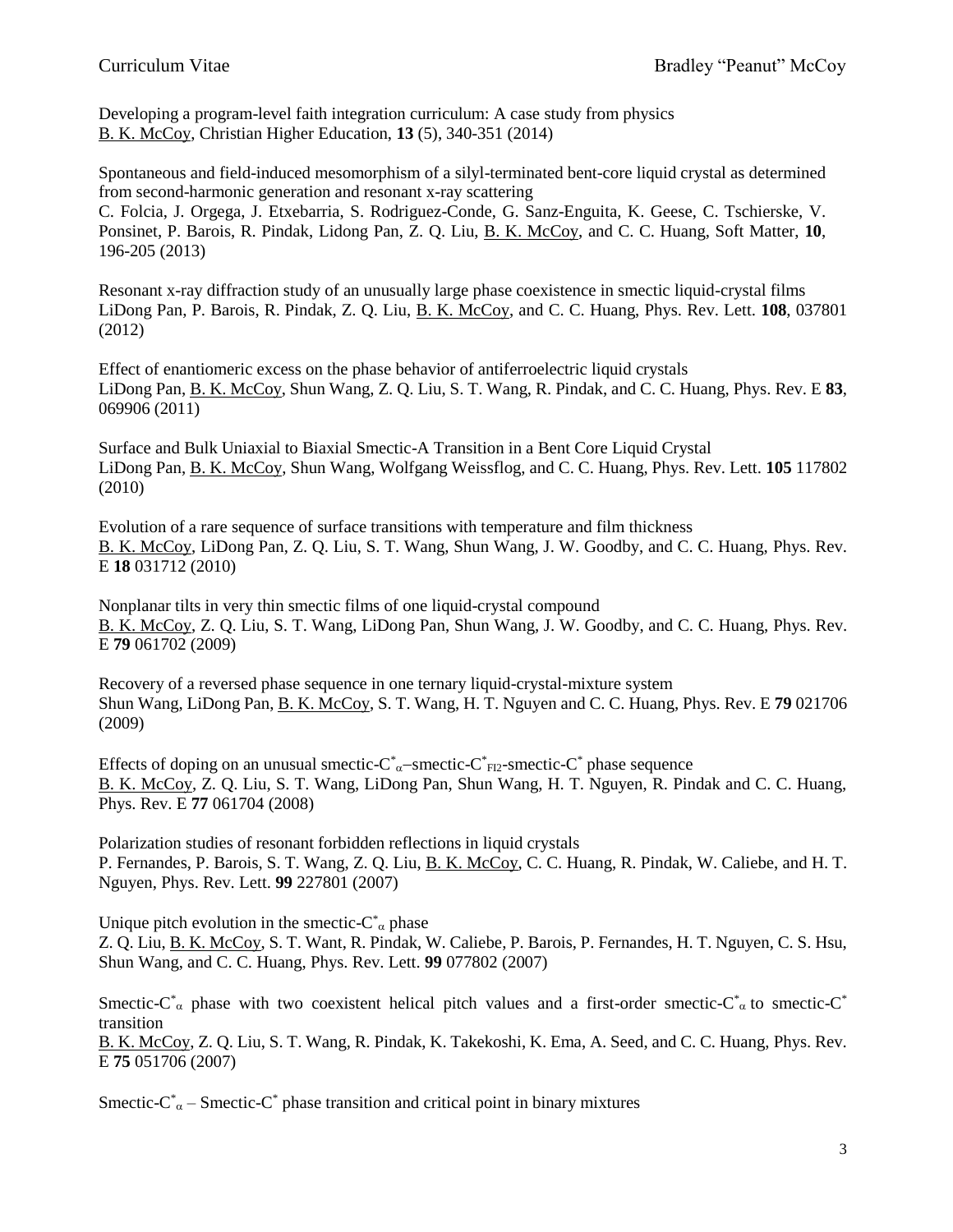Z. Q. Liu, S. T. Wang, B. K. McCoy, A. Cady, R. Pindak, W. Caliebe, K. Takekoshi, K. Ema, H. T. Nguyen and C. C. Huang, Phys. Rev. E **74** 030702(R) (2006)

Optical studies on the surface-induced tilted layer in freestanding films of two no-layer-shrinkage liquid crystal compounds

S. T. Wang, X. F. Han, Z. Q. Liu, B. K. McCoy, and C. C. Huang, Phys. Rev. E **74** 031707 (2006)

Investigations of nanoscale helical pitch in smectic- $C_{\alpha}^*$  and smectic- $C^*$  phases of a chiral smectic liquid crystal using differential optical reflectivity measurements

V. P. Panov, B. K. McCoy, Z. Q. Liu, J. K. Vij, J. W. Goodby, and C. C. Huang Phys. Rev. E **74** 011701 (2006)

Surface-induced multiple reentrant transitions

B. K. McCoy, Z. Q. Liu, S. T. Wang, V. P. Panov, J. K. Vij, J. W. Goodby and C. C. Huang, Phys. Rev. E **73**, 041704 (2006)

Optical and resonant x-ray diffraction studies confirm a  $SmC_{FI2}^*$ -SmC\* liquid crystal phase sequence reversal S. T. Wang, Z. Q. Liu, B. K. McCoy, R. Pindak, W. Caliebe, H. T. Nguyen, and C. C. Huang, Phys. Rev. Lett. **96**, 097801 (2006)

Vibrating quartz crystal studies of wall-film superfluidity in liquid <sup>3</sup>He/<sup>4</sup>He mixtures near the tricritical concentration

B. J. Andersson, W. Deng, J. Lee, B. K. McCoy and W. Zimmermann Jr., Jour. Low Temp. Phys. **134** 770 (2004)

### **Presentations**

Most Valuable Cargo: The Tizard Mission in World War II (invited) B. K. McCoy, American Association of Physics Teachers, summer National Meeting (2021)

Swarmnotes for Collaborative Note-taking: Logistics and Uses B. K. McCoy, S. Petry, N. Tamminga, and B. Christensen, American Association of Physics Teachers, summer National Meeting (2021)

Swarmnotes for Collaborative Note-taking: Student Perspectives S. Petry, B. K. McCoy, B. Christensen, and N. Tamminga American Association of Physics Teachers, summer National Meeting (2021)

Effects of faith integration discussions on students' understandings of science B. K. McCoy, American Scientific Affiliation, national meeting (2021)

Effects of Faith Integration Discussions on Students' Understandings of Science B. K. McCoy, American Scientific Affiliation, national meeting (2016)

Landscape of PhysTEC in Southern California

S. Callori and B. K. McCoy, American Association of Physics Teachers, Southern California section meeting (2021)

Novel Technological Approach for Collaborative Student Notes S. Petry, B. K. McCoy, B. Christensen, and N. Tamminga, American Association of Physics Teachers, Southern California section meeting (2021)

The Troublesome Tides B. K. McCoy, American Association of Physics Teachers, winter National Meeting (2021)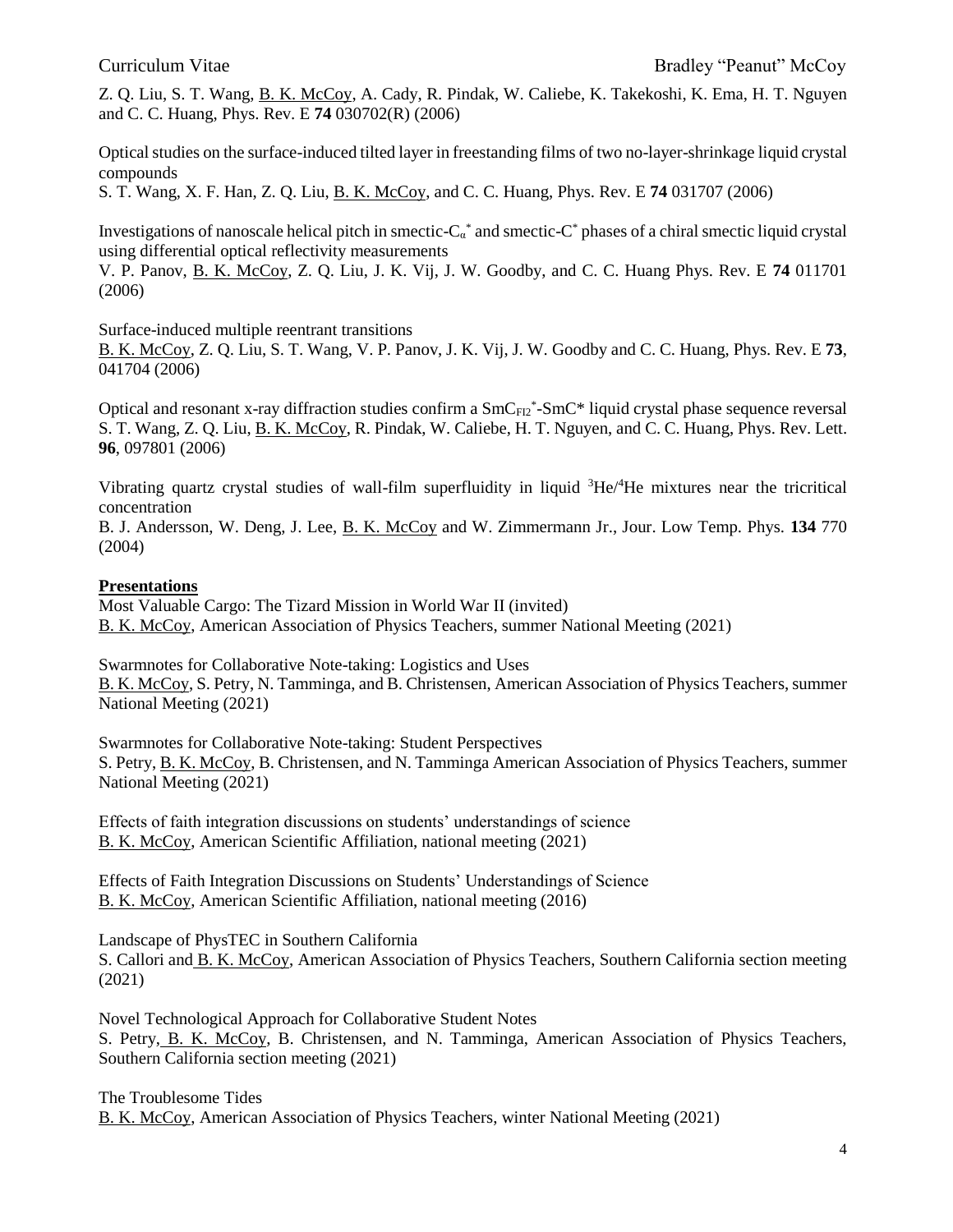Paris, Descartes, Newton, and the Void B. K. McCoy, American Association of Physics Teachers, summer National Meeting (2020)

Implementing and Assessing Writing Across the Physics Curriculum (Workshop) B. K. McCoy, American Association of Physics Teachers, winter National Meeting (2020)

More Writing Practice in Lab with Less Grading B. K. McCoy, American Association of Physics Teachers, Southern California section meeting (2019)

Exit Tickets for Formative Writing Practice B. K. McCoy, American Association of Physics Teachers, summer National Meeting (2019)

Challenge Problems: Reasons for Student Choices B. K. McCoy, American Association of Physics Teachers, Southern California section meeting (2019)

Epistemological Discussions on Characteristics of Scientists Help At-Risk Students B. K. McCoy, American Association of Physics Teachers, summer National Meeting (2019)

Effective and Efficient Feedback on Lab Reports Using Video Comments B. K. McCoy, American Association of Physics Teachers, winter National Meeting (2019)

Connecting Writing in Physics to General Education Writing Courses B. K. McCoy, American Association of Physics Teachers, summer National Meeting (2018)

Principles for Successful Community-based General Education Reform B. K. McCoy, Point Loma Nazarene University colloquium (2017)

Characteristics of Scientists and Analogous Traits of Christians B. K. McCoy, American Association of Physics Teachers, summer National Meeting (2017)

Improved Epistemology Through Discussions on Characteristics of Scientists B. K. McCoy, American Association of Physics Teachers, summer National Meeting (2017)

Scaffolding for Scientific Thinking in Non-Quantitative Classes B. K. McCoy, Breaking Boundaries (2017)

Intervention to Prevent Degradation of Students' Epistemologies B. K. McCoy, American Association of Physics Teachers, Southern California section meeting (2016)

A Tale of Two Proposals: Principles for Successful GE Reform B. K. McCoy and B. Lamkin, Association for General and Liberal Studies, national meeting (2016)

How Faith Integration Can Help Students Learn Science B. K. McCoy, American Scientific Affiliation, national meeting (2016)

Strategies for Encouraging Qualitative Thinking During Problem Solving B. K. McCoy, American Association of Physics Teachers, summer National Meeting (2014)

Modelling and Incentivizing Qualitative Thinking B. K. McCoy, American Association of Physics Teachers, Southern California section meeting (2014)

Connecting Epistemology to Students' Religious Beliefs